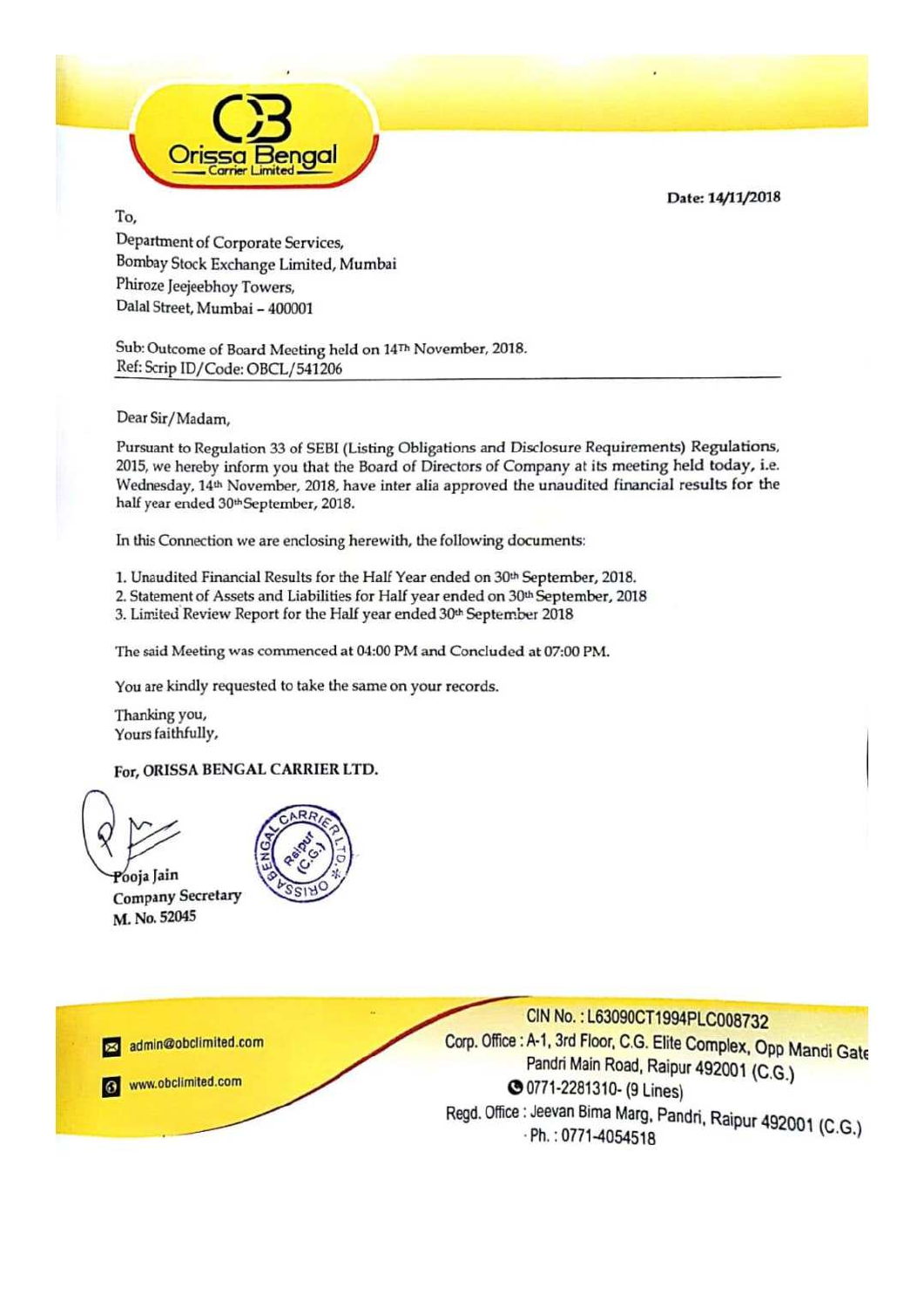#### ORISSA BENGAL CARRIER LIMITED Jiwan Bima Marg, Pandri, Raipur (C.G.)-492001 (CIN:L63090CTI994PLC008732)

Email id: admin@obclimited.com,

Website: www.obclimited.com

## Statement of Standalone Financial Results for the Half Year ended 30th September, 2018

|      |                                                  |                    |                  |                       | (Rupees in Lakhs, except Earning per share data) |
|------|--------------------------------------------------|--------------------|------------------|-----------------------|--------------------------------------------------|
|      |                                                  | Half Year Ended on |                  |                       | Year Ended on                                    |
|      | <b>PARTICULARS</b>                               | 30/09/2018         |                  | 31/03/2018 30/09/2017 | 31/03/2018                                       |
|      |                                                  | <b>Unaudited</b>   | <b>UnAudited</b> | Audited               | Audited                                          |
| I.   |                                                  |                    |                  |                       |                                                  |
|      | Revenue from operations:                         | 24,766.68          | 22,082.14        | 16,356.84             | 38,438.98                                        |
| п.   | Gross Income from Transportation Business        | 166.04             | 148.10           | 82.43                 | 230.53                                           |
|      | Other income                                     | 24,932.72          | 22,230.24        | 16,439.26             | 38,669.51                                        |
|      | III. Total Revenue (I + II)                      |                    |                  |                       |                                                  |
|      | IV. Expenses:                                    |                    |                  |                       |                                                  |
|      | <b>Gross Transportation Expenses</b>             | 23,469.16          | 20,867.57        | 15,335.45             | 36,203.02                                        |
|      | <b>Employee Benefits Expenses</b>                | 201.10             | 145.43           | 188.26                | 333.69                                           |
|      | Finance costs                                    | 124.03             | 154.21           | 174.53                | 328.74                                           |
|      | Depreciation & Amortisation Expenses             | 242.63             | 247.28           | 217.17                | 464.45                                           |
|      | Other expenses                                   | 86.76              | 303.90           | 74.61                 | 378.51                                           |
|      | <b>Total Expenses</b>                            | 24,123.69          | 21,718.39        | 15,990.03             | 37,708.42                                        |
| v.   | Profit before Exceptional & Extra-ordinary       |                    |                  |                       |                                                  |
|      | Items & tax (III-IV)                             | 809.03             | 511.85           | 449.24                | 961.09                                           |
| VI.  | <b>Exceptional Items</b>                         |                    |                  |                       |                                                  |
| VII. | Profit before Extra-ordinary Items & tax (V-VI)  | 809.03             | 511.85           | 449.24                | 961.09                                           |
|      | VIII. Extra-Ordinary Items                       |                    |                  |                       |                                                  |
| IX.  | PROFIT BEFORE TAX (VII-VIII)                     | 809.03             | 511.85           | 449.24                | 961.09                                           |
| x.   | <b>TAX EXPENSE:</b>                              |                    |                  |                       |                                                  |
|      | (1) Current year tax                             | 232.38             | 162.76           | 147.00                | 309.76                                           |
|      | (2) Deferred tax Liability /(Asset)              | 10.95              | 6.55             | 5.52                  | 12.07                                            |
|      | (3) Earlier Year Income Tax                      |                    | 1.18             |                       | 1.18                                             |
|      | XI. Profit (Loss) for the period from continuing | 587.60             | 341.36           | 296.72                | 638.09                                           |
|      | operations (after tax) (IX-X)                    |                    |                  |                       |                                                  |
|      | XII. Profit/(loss) from discontinuing operations | ٠                  |                  | ٠                     | ۰                                                |
|      | XIII. Tax expense of discontinuing operations    | ٠                  |                  | ۰                     |                                                  |
|      | XIV. Profit/(loss) from Discontinuing            |                    |                  | ٠                     |                                                  |
|      | operations (after tax) (XII-XIII)                |                    |                  |                       |                                                  |
|      | XV. Profit (Loss) for the period (XI + XIV)      | 587.60             | 341.36           | 296.72                | 638.09                                           |
|      | XVI. Earnings per equity share:                  |                    |                  |                       |                                                  |
|      | (1) Basic                                        | 2.79               | 6.19             | 17.21                 | 17.66                                            |
|      | (2) Diluted                                      | 2.79               | 6.19             | 17.21                 | 17.66                                            |
|      | XVII. Paid-up Equity Share Capital               | 2,108.28           | 1,551.88         | 172.43                | 1,551.88                                         |
|      | XVIII. Reserve Excluding Revaluation Reserve     | 3,556.33           | 1,938.94         | 2,977.03              | 1,938.94                                         |

Financial Result for the half year ended September 30.2018 is being prepared in accordance with the regulation 33 of the ī SEBI (Listing Obligations and Disclosure Requirements ) Regulations, 2015

The above financial results as approved by the Audit Committee have been approved by the Board of Directors at their  $\overline{2}$ meetings held on 14.11.2018. Limited Review Report of the result for the Half year ended September 30, 2018 have been carried out by the statutory Auditor of the company.

The Company operates in a single segment. Hence segment report is not applicable.  $\overline{3}$ 

Figures for the previous period/year have been rearranged/reclassifieD wherever necessary to correspond with current 4 period/year presentation

The figures for the half year ended on 31st March 2018 are the balancing figures between the audited figure in respect of 5 the full financial year 2017-18 and the audited figures of the half year ended 30th September, 2017.

For and on behalf of the Board of Directors.

R (RATAN KUMAR AGRAW Managing Director QIN: 01608318

PLACE: RAIPUR DATE : 14/11/2018.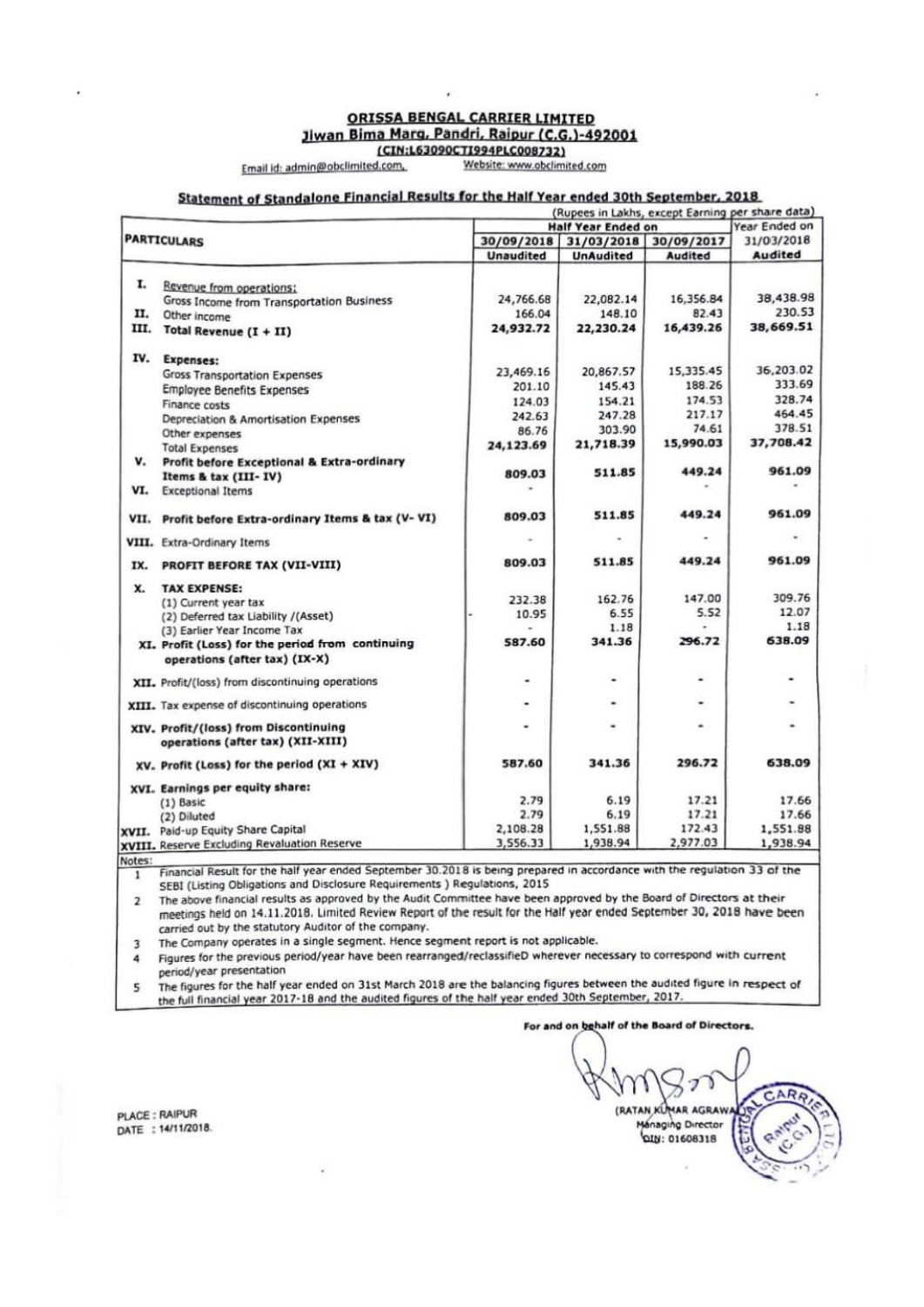ORISSA BENGAL CARRIER LIMITED

Jiwan Bima Marg, Pandri, Raipur (C.G.)-492001<br>
(CIN:L63090CTI994PLC008732)

Website: www.obclimited.com

Email id: admin@obclimited.com,

.

## **Balance Sheet as at 30th September 2018**

|                                                                       |                    | (Rupees in Lakhs)   |
|-----------------------------------------------------------------------|--------------------|---------------------|
|                                                                       | Half Year Ended on | Previous Year Ended |
| <b>PARTICULARS</b>                                                    | 30/09/2018         | 31/03/2018          |
|                                                                       | <b>Unaudited</b>   | <b>Audited</b>      |
| I.<br><b>EQUITY AND LIABILITIES</b>                                   |                    |                     |
| 1<br>Shareholders' funds                                              |                    |                     |
| Share capital<br>(a)                                                  | 2,108.28           | 1,551.88            |
| Reserves and surplus<br>(b)                                           | 3,556.33           | 1,938.94            |
| Money received against share warrants<br>(c)                          |                    |                     |
|                                                                       | 5,664.60           | 3,490.82            |
| Share application money pending allotment<br>2                        |                    |                     |
| 3<br><b>Non-current liabilities</b>                                   |                    |                     |
| Long-term borrowings<br>(a)                                           | 1,074.48           | 1,699.90            |
| Deferred tax liabilities (Net)<br>(b)                                 | 52.85              | 63.80               |
| Other Long term liabilities<br>(c)                                    |                    |                     |
| Long-term provisions<br>(d)                                           |                    |                     |
|                                                                       | 1,127.33           | 1,763.70            |
| 4<br><b>Current liabilities</b>                                       |                    |                     |
| Short-term borrowings<br>(a)                                          |                    | 1,104.11            |
| (b) Trade payables                                                    | 2,358.36           | 3,257.30            |
| Other current liabilities<br>(c)                                      | 530.73             | 524.45              |
| Short-term provisions<br>(d)                                          | 508.28             | 540.80              |
|                                                                       | 3,397.37           | 5,426.67            |
| <b>TOTAL</b>                                                          | 10,189.31          | 10,681.19           |
| Π.<br><b>ASSETS</b>                                                   |                    |                     |
| $\mathbf{1}$<br><b>Non-current assets</b>                             |                    |                     |
| Fixed assets<br>(a)                                                   |                    |                     |
| Tangible assets<br>(i)                                                | 1,489.67           | 1,488.03            |
| Intangible assets<br>(ii)                                             |                    |                     |
| Capital work-in-progress<br>(iii)                                     | 87.45              | 123.70              |
| Intangible assets under development<br>(iv)                           |                    |                     |
| Non-current investments<br>(b)                                        |                    |                     |
| Deferred tax assets (net)<br>(c)                                      |                    | 226.72              |
| (d)<br>Long-term loans and advances                                   | 236.88             |                     |
| Other non-current assets<br>(e)                                       | 1,814.00           | 32.47               |
|                                                                       |                    | 1,870.92            |
| $\overline{2}$<br><b>Current assets</b><br><b>Current investments</b> |                    |                     |
| (a)<br>Inventories                                                    |                    |                     |
| (b)<br>Trade receivables                                              | 7,388.52           | 8,206.86            |
| (c)<br>Cash and cash equivalents                                      | 418.72             | 184.53              |
| (d)<br>Short-term loans and advances                                  | 567.98             | 418.07              |
| (e)<br>(f)<br>Other current assets                                    | 0.08               | 0.80                |
|                                                                       | 8,375.31           | 8,810.26            |
| <b>TOTAL</b>                                                          | 10,189.31          | 10,681.19           |

For and on behalf of the Board of Directors.

(RATAN KUMAR AGRAWALAR DIN: 01608318

PLACE : RAIPUR DATE : 14/11/2018.